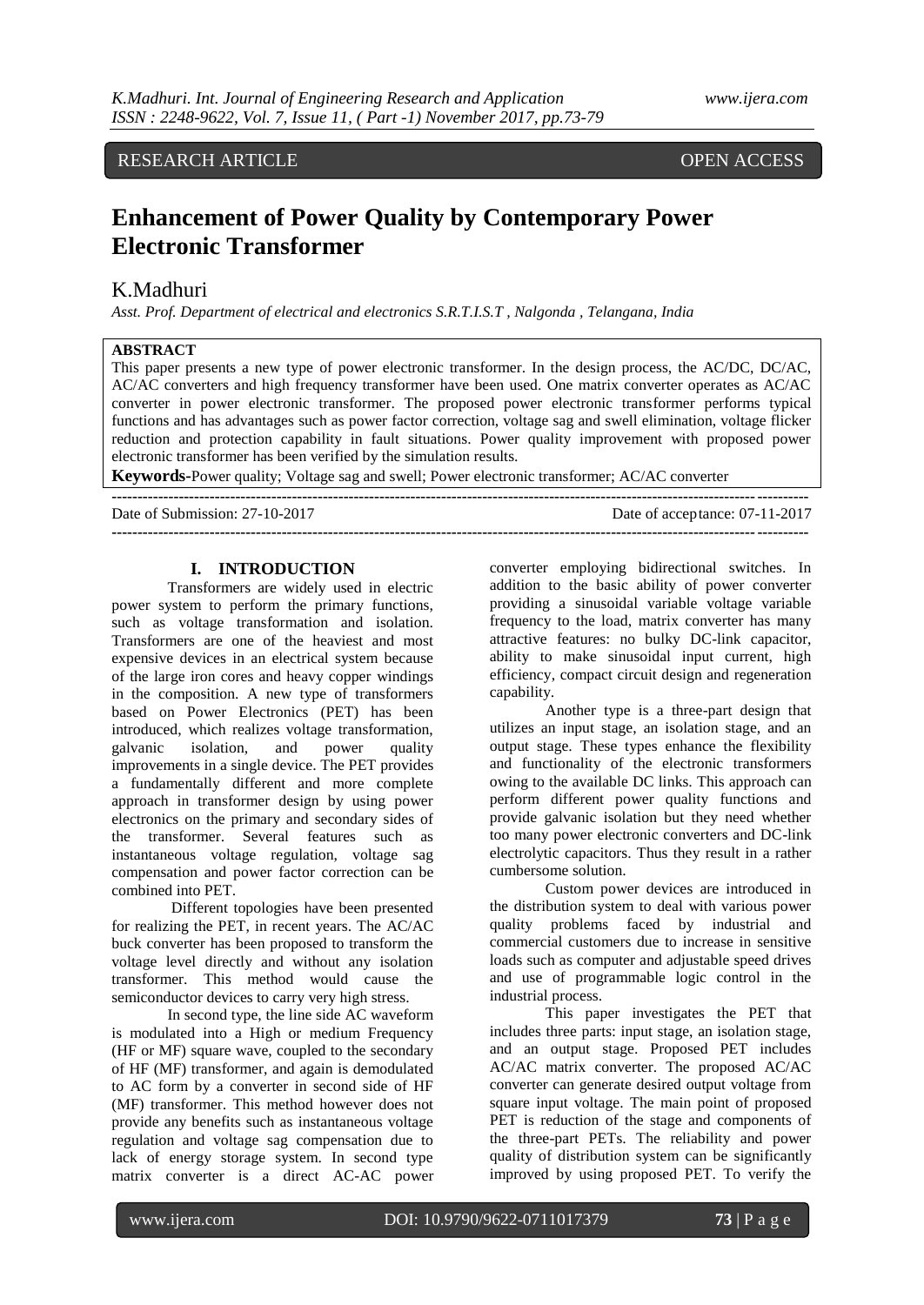performance of the proposed PET, computer-aided simulations are carried out using MATLAB/SIMULINK.

#### **II. CONVENTIONAL PETS**

Fig. 1 shows the basic block diagram of the PET using HF (MF) AC-link without DC-link capacitor. In this system, the line side AC waveform is modulated with a converter to a highfrequency square-wave and passed through a HF (MF) transformer and again with a converter, it is demodulated to AC form power-frequency. Since the transformer size is inversely proportional to the frequency, the HF (MF) transformer will be much smaller than the power-frequency transformer. So, the transformer size, weight and stress factor is reduced considerably.



**Figure 1.** Block Diagram of electronic transformer using HF (MF) AC link.

This converter does not provide any benefits in terms of protect the critical loads from the instantaneous power interruptions due to lack of energy storage system.



**Figure 2.** Block Diagram of Power Electronic based Transformer (PET) with DC link

Fig. 2 shows the basic block diagram of a PET with DC link capacitor which includes three stages. First stage is an AC/DC converter which is utilized to shape the input current, to correct the input power factor, and to regulate the voltage of primary DC bus. Second stage is an isolation stage which provides the galvanic isolation between the primary and secondary side. In the isolation stage, the DC voltage is converted to a high-frequency square wave voltage, coupled to the secondary of the HF (MF) transformer and is rectified to form the DC link voltage. The output stage is a voltage source inverter which produces the desired AC waveforms.

In comparison to first PET, the voltage or current of PET can be flexibly controlled in either side of HF (MF) transformer. It is possible to add energy storage to enhance the ride-through capability of the PET or to prepare integrated interface for distributed resources due to the available DC links. It prevents the voltage or current harmonics to propagate in either side of the transformer, even if the input voltage has low order harmonic content or the load is not linear but they need too many converters (AC/DC or DC/AC) and DC-link electrolytic capacitors. Thus they are resulted in a rather cumbersome solution and multiple power conversion stages can lower the transformer efficiency.

#### **III. PROPOSED PET**

The block diagram of the proposed PET is shown in Fig. 3. As can be seen from the Fig. 3, this is a three-stage design that includes an input stage, an isolation stage and an output stage.

In the input stage, there is a converter, which converts the input AC voltage to DC voltage. The second part of the converter is formed by a DC/AC converter. This part of the converter contains the MF transformer with the high insulation capability. In the output part, the high frequency voltage is revealed as a power-frequency voltage. In this paper, a three part design is introduced. It is a new configuration based on the matrix converter with new function shown in Fig. 3. It can provide desired output voltage. In addition, it performs power quality functions, such as sag correction, reactive power compensation and is capable to provide three-phase power from a single phase system. The PET has three stages and each stage can be controlled independently from the other one. Many advantages of the PET such as output power quality and power factor correction depend on appropriate close-loop control, and correlative research is necessary. The reliability of a system is indirectly proportional to the number of its components. The main purpose of proposed PET is reduction of the power delivery stage (AC/DC and DC/AC links) in PET with DC-link.



**Figure 3.** Block Diagram of proposed PET with DC link.

The input stage is a three or single phase PWM rectifier, which is used to convert the primary low frequency voltage into the DC voltage. The main functions associated with the rectifier control are shaping the input current, controlling the input power factor, and keeping the DC-link voltage at the desired reference value. Many control methods are presented for control of input stage in conventional PET, which could be used in proposed PET. Fig. 4 shows three phase rectifier with input inductances. A three phase PWM

.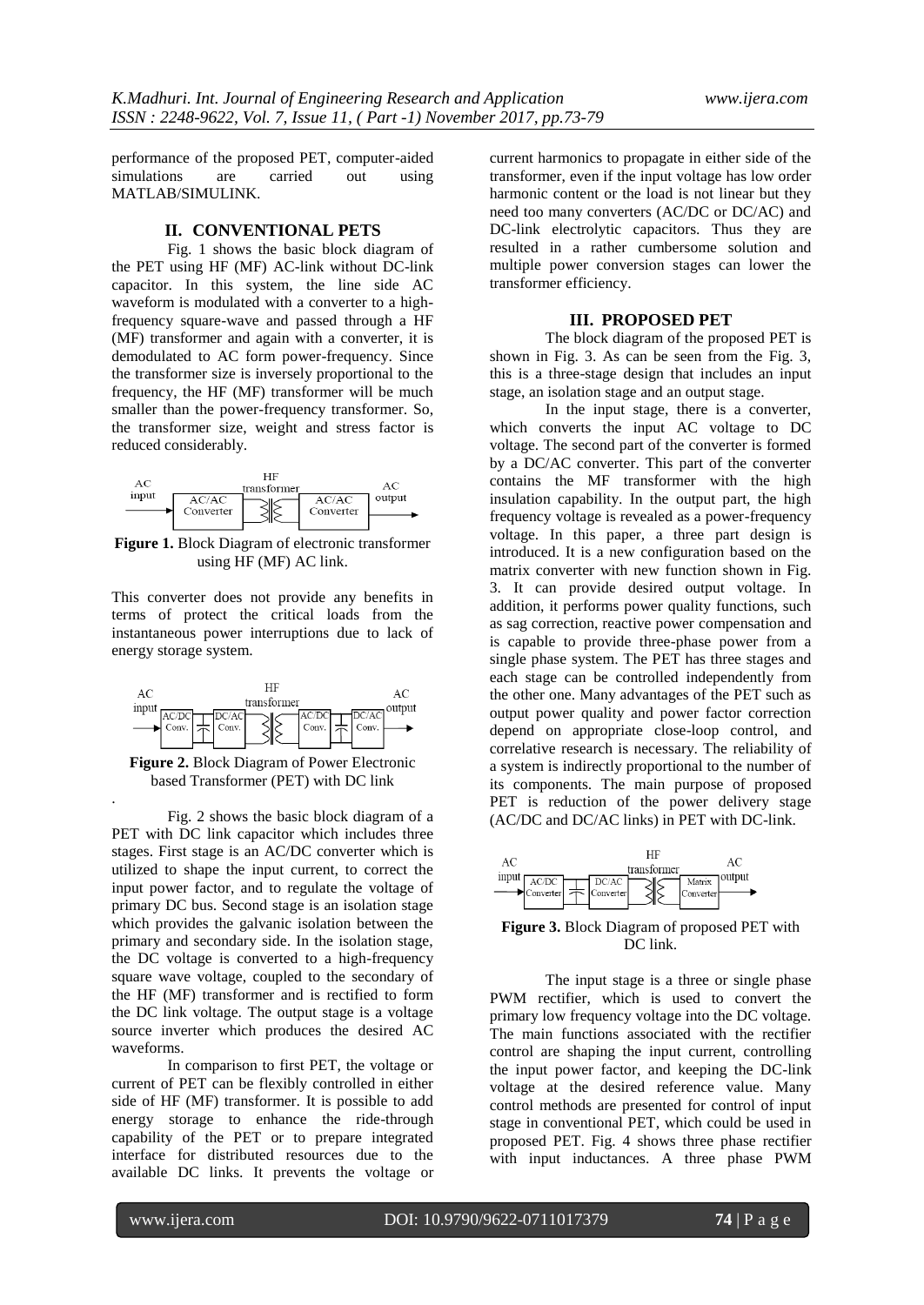rectifier is used in this paper, which operates same as input stage of conventional PET.



**Figure 4.** Structure of the proposed input stage.

Fig. 5 shows input stage control diagram. To realize constant DC voltage and keep input current sinusoidal, the double control loops, a DC voltage outer loop and an AC current inner loop, are adopted. As can be seen from Fig. 5, the reference for the active current is derived from the DC voltage outer loop. The reference for the reactive current is set to zero to get unity power factor. The current error signals are input the current regulators and then form the modulation signals. If the d axis of the reference frame is aligned to the grid voltage,

we obtain  $V_{\text{inq}} = 0$ .

Isolation stage is contained a single-phase high frequency voltage source converter (VSC), which converts the input DC voltage to AC square voltage with high (or medium) frequency and HF (MF) transformer. The main functions of the HF (MF) transformer are such as: voltage transformation and isolation between source and load.



**Figure 5.** Input stage control diagram.

Structure of the proposed isolation stage is shown in Fig. 6. Circuit diagram of VSC is the same as H-bridge cell. To simplify the design of the control system, open loop control is applied for the VSC. The principle of modulation is based on a comparison of a sinusoidal reference waveform with zero carrier waveform.



**Figure 6.** Structure of the proposed isolation stage.

The principle of switching H-bridge is described with conditions bellow:

Condition 1: if sin wave  $\geq$  0, then H<sub>1</sub> and H<sub>2</sub> are turned on.

Condition 2: if sin wave  $< 0$ , then H<sub>3</sub> and H<sub>4</sub> are turned on.

If sine reference wave has a frequency  $f_r$  and amplitude  $A_r$  then output voltage of VSC has a frequency  $f_r$ . By neglecting the losses of HF (MF) transformer, the HF (MF) transformer can be treated as a proportional amplifier.

The simplified model of the MF transformer is presented as:

$$
V_s = \frac{N_s}{N_i} V_i \tag{1}
$$

 $V_i$ ,  $V_s$  are the primary and secondary voltage in HF (MF) transformer, respectively and *N* points to turn ratio. A square voltage source can be generated by isolation stage.



**Figure 7.** Proposed matrix converter.

Fig. 7 shows a matrix converter with novel function for square to sinusoidal voltage converter. Matrix converter topology employs six bidirectional switches to convert high frequency single-phase input directly to a power frequency (50/60 Hz) three- phase output.

The proposed converter generates desired output voltage with suitable shape and frequency. Operation of proposed converter is the same as three levels voltage source inverter but here voltage source has two polarities. Several modulation strategies have been proposed for traditional inverters. Among these methods, the most common used is the pulse widths modulation (PWM). The principle of the PWM is based on a comparison of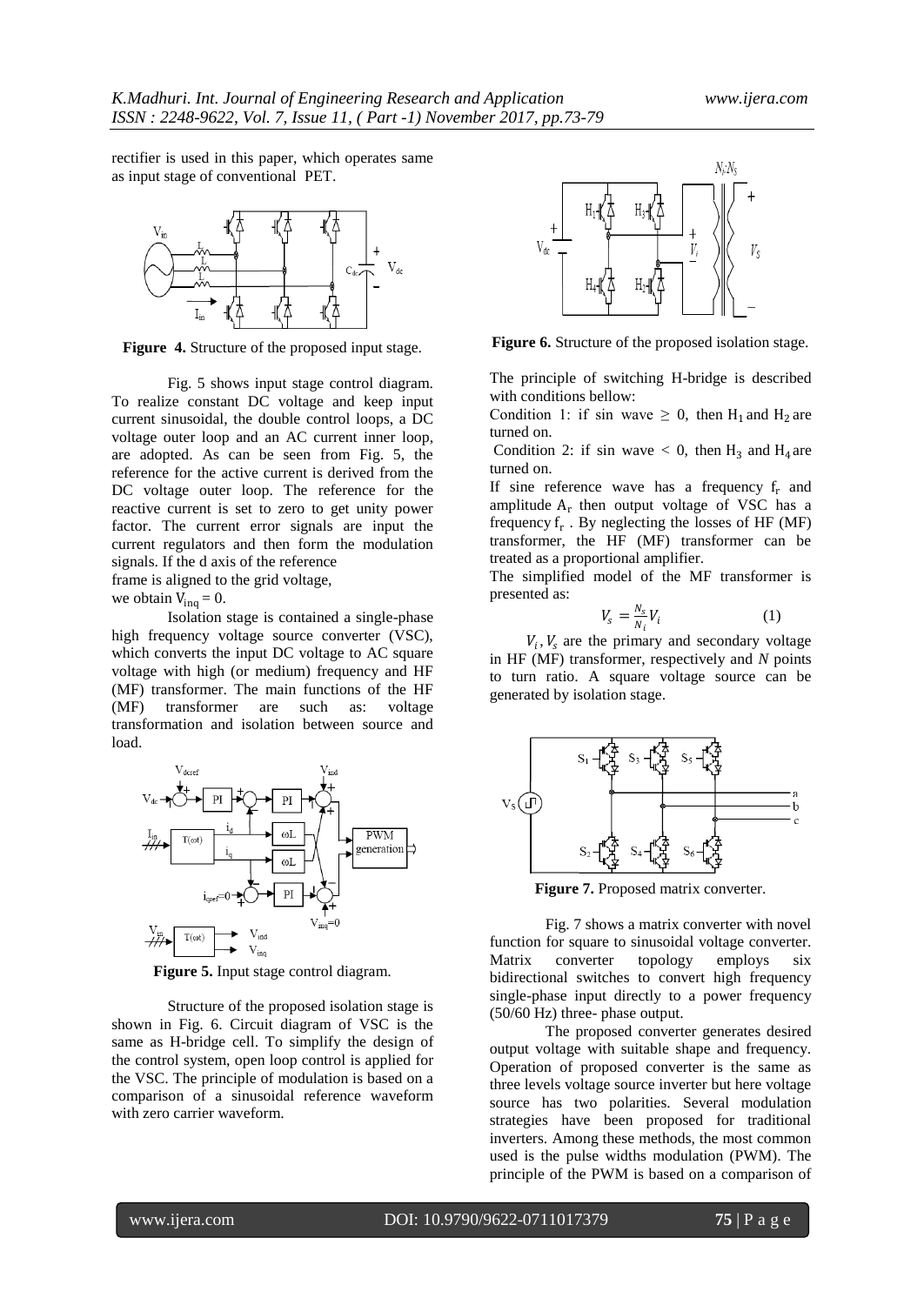a sinusoidal reference waveform, with triangular carrier waveform. At each instant, the result of the comparison is decoded in order to generate the correct switching function corresponding to a given output voltage level. In proposed PET, PWM modulation technique applied to a matrix converter is employed. The main point of switching is this point that with changing of polarity in input sources on switches are turned off and other switches in arms are turned on.

In this method, there are two important parameters to define: the amplitude modulation ratio, or modulation index m, and the frequency modulation ratio p. Definitions are given by

$$
m = \frac{V_{ref max}}{V_{carrier max}}
$$
 (2)  

$$
P = \frac{f_T}{f_s}
$$
 (3)

 $V_{ref \, max}$  and  $V_{carrier \, max}$  are the amplitudes of reference voltage and carrier voltage, respectively. On the other hand,  $f_s$  is the frequency of the main supply and  $f<sub>T</sub>$  is the frequency of the triangular carrier.

As it can be seen in Fig. 8, the matrix converter is controlled by PWM method. In this case, the direct axis, quadratic axis, and zero sequence quantities for three-phase sinusoidal signal is computed by Park transformation. Then the  $d_a$  voltage terms are compared by reference signals $V_{\text{dref}}$  and  $V_{\text{qref}}$  and error signals enter to PI controllers. Next the PI controller outputs are transformed to three-phase sinusoidal abc voltage terms and used to generate appropriate matrix gate pulses.



**Figure 8**. Circuit control of output stage.

In comparison with conventional PET with DC-link, in proposed converter power delivery stages and power electronic converters have been reduced and AC/AC matrix converter is used replaced by two converters (rectifier and inverter). This idea leads to the loss reduction, by processing the power in one stage instead of two stages.

Operation of proposed PET is described by Fig. 9. In this case the line voltage is 3.8 kV and the PET power is 30 kVA. Fig.  $9(a)$  shows input line voltage of PET. As it can be seen in Fig. 9(b), the DC-link voltage of input stage is 7800 V. The voltage controller in Fig. 5 acts so that the DC-link voltage is regulated in reference value. Fig. 9(c) depicts the output voltage of VSC in isolation stage that transforms DC voltage to medium frequency AC voltage as the transformer primary voltage. The level of medium frequency AC voltage in secondary side is changed by MF transformer in Fig. 9(d). In the output stage, the medium frequency voltage is revealed as a 50 Hz waveform by AC/AC matrix converter. Fig. 9(e) shows load voltage between phase (a) and phase (b) before LC filter and load output voltage is shown in Fig. 9(f).

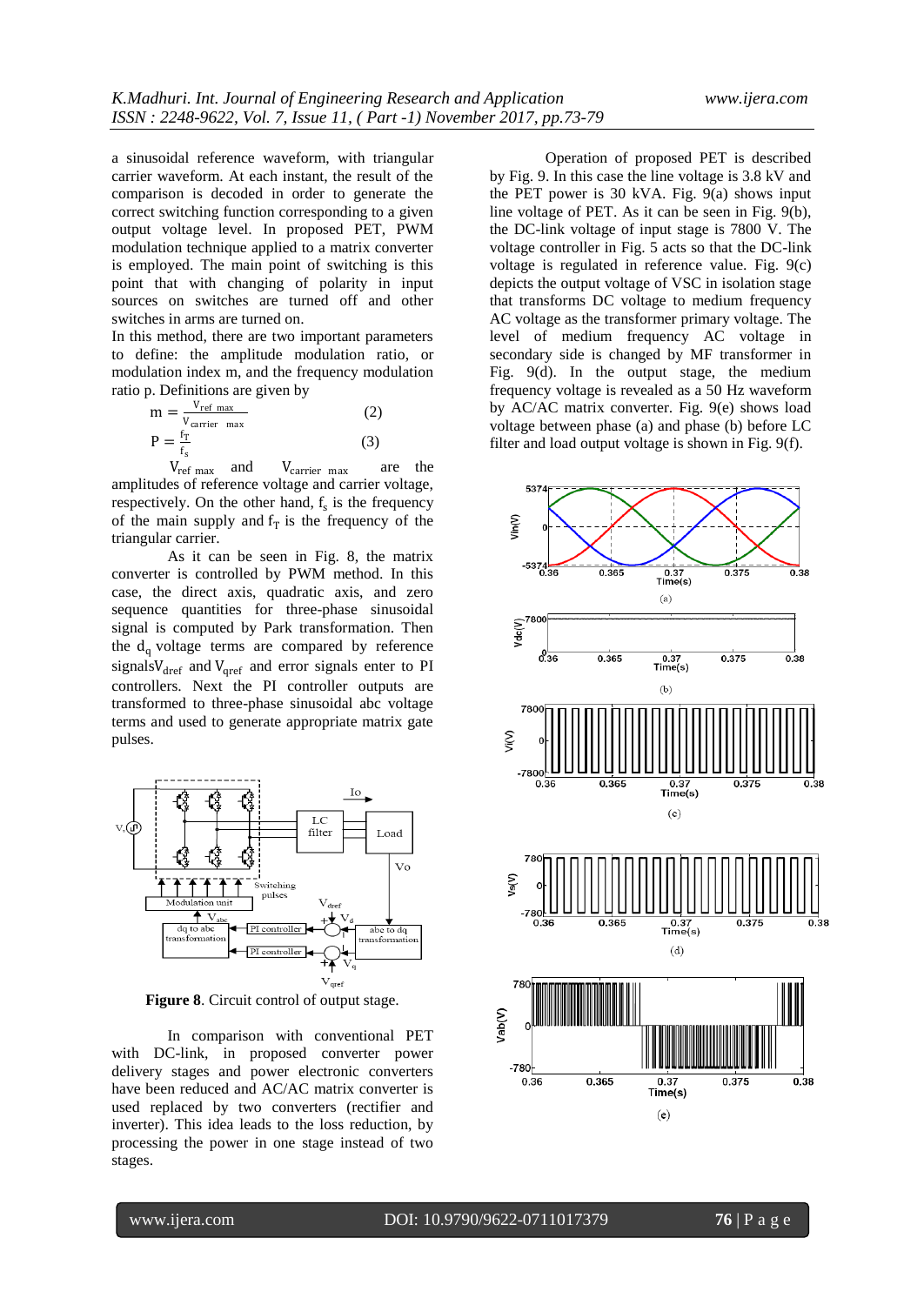

**Figure 9.** (a) Input voltage (b) DC-link voltage (c) MF transformer primary voltage (d) MF transformer secondary voltage (e) output voltage before filter and (f) output voltage.

Fig. 10 shows the PET input power factor correction ability. In these simulations the active load is assumed to be 20 kW and the reactive power is assumed to be 10 kVAR inductive. Fig. 10(a) and Fig. 10(b) show phase voltages and currents of the load. Voltage and current for one phase together are shown in Fig.10(c). It is considered the power factor is 0.5 lag. Fig. 10(d) show input phase voltage and current. As it can be seen, power factor is 1 in the input when the load is lag.





Figure 10. PET current and voltage waveforms in inductive load (a) phase output voltages (b) load currents (c) one phase output voltage and current and (d) one phase output voltage and current.

#### **IV. SIMULATION RESULTS**

To evaluate the expected performance of the PET, the design was simulated to predict steady state performance. A prototype based on the proposed topology is simulated using MATLAB/SIMULINK. Also the parameters value used for simulations has been shown in Table 1.

|                     | <b>Value</b> |
|---------------------|--------------|
| <b>Parameters</b>   |              |
| Input phase-        | $3.8$ kV     |
| phase voltage       |              |
|                     |              |
| Power               | 50 Hz        |
| frequency           |              |
|                     |              |
| <b>MF</b>           | 10:1, 1000   |
| transformer         | Hz,30 kVA    |
|                     |              |
| Output phase-       | 380          |
| phase voltage       | V            |
|                     |              |
| Matrix converter    | 2050<br>Hz   |
| switching frequency |              |
| LC                  | 2 mH, 220    |
| filter              | $\mu$ F      |
|                     |              |
| Load                | 20 kW+j10    |
|                     | kVAR         |
|                     |              |
| $L, C_{dc}$         | 3 mH,        |
|                     | 2000 µF      |
|                     |              |

**Table 1. Parameters of Simulation**

Fig. 11 shows how the PET handles the voltage sag conditions. In Fig. 11(a), input voltage reduces 30 percent from  $t=0.4$  s to  $t=0.5$  s. As it can be seen, the PET acts properly and adjusts the output voltage to desired level (380 V) without any dip in output voltage.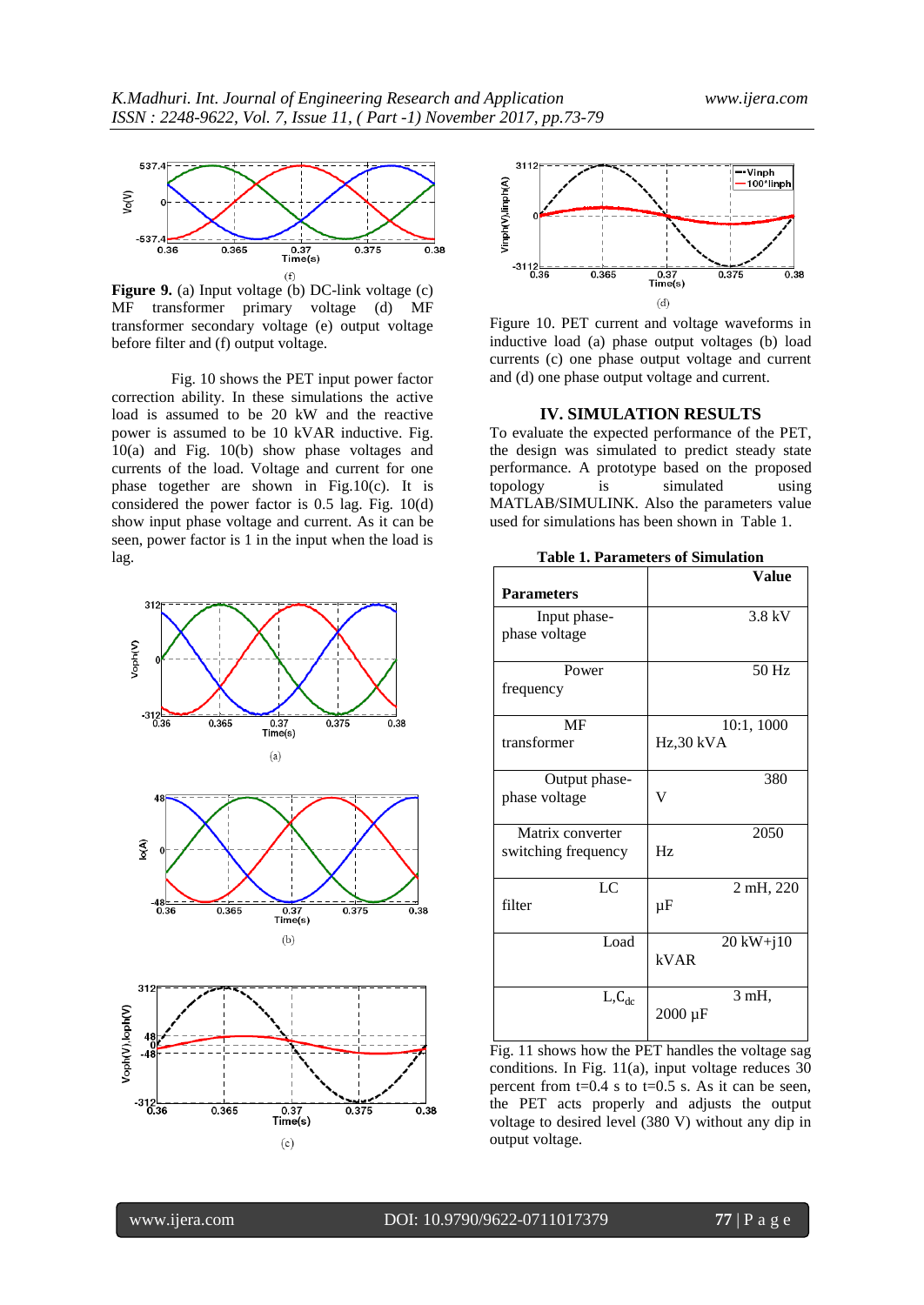

Figure 11. (a) Input voltage (b) DC-link voltage (c) load voltage before filter and (d) load voltage.

Fig. 12 shows response of PET to swell voltage in input voltage. Fig. 12 (a), shows that the fault starts at  $t = 0.4$ s and cleared at  $t = 0.5$ s. During the fault, the voltage of supply (grid) increase to 1.3 rated value. Fig. 12(b) shows the DC-link voltage. During the voltage swell, the grid voltage increases but DC-link voltage almost is constant and the output converter keeps the load voltage at rated value as in normal operation conditions. Fig. 12(c) shows the load voltage  $(V_{ab})$  before LC filter. Output line voltage is shown in Fig. 12(d).



**Figure 12.** (a) Input voltage (b) DC-link voltage (c) load voltage before filter and (d) load voltage.

### **V. CONCLUSION**

In this paper a new configuration of power electronic transformer with DC-Link capacitor has been proposed. To obtain higher efficiency, the AC/DC and DC/AC converters have been integrated in one converter. The topology described in this paper has many advantages such as power factor correction, voltage regulation, voltage sag and swell elimination, voltage flicker reduction. In proposed PET one AC/AC matrix converter is used to replace two converters and switching of matrix converter is easy and not complex. Simulation results showed some of advantages in proposed PET.